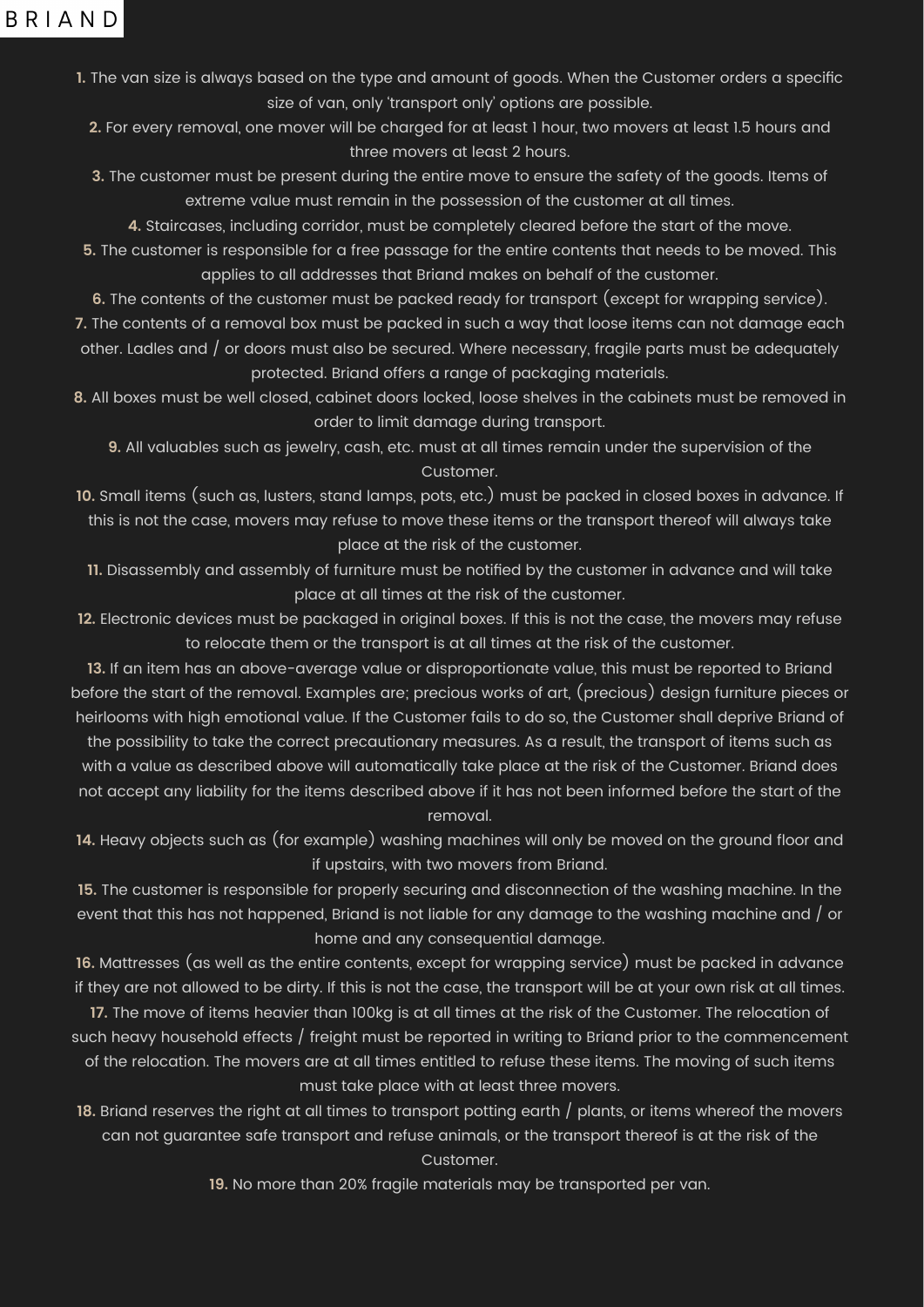## BRIAND

**20.** The Customer is responsible for the transport worthy packaging and protection of household effects against scratch and impact damage. Sensitive parts of household effects such as large surfaces, edges and points must be protected prior to moving. (except for wrapping service). **21.** Second hand goods are never insured for damage and are moved for the risk of the client. **22.** Glass is never insured for damage and are moved for the risk of the client. **23.** Only new goods in original boxes are insured for damage. They have to be declared with original invoices before the move.

**24.** Briand can not be held liable for the loss or theft of goods of the Customer. Only for international moves Briand is responsible.

**27.** The Customer is responsible for the protection of all floor parts where contents must be moved, this also applies to the entire passage of the contents to all addresses that Briand makes on behalf of the Customer. Wooden and stone floors are fragile and must be adequately protected by the Customer. Damage to floor parts are always at the risk of the Customer.

**25.** For international moves the standard insurance for loss or theft is: 4m3: €1000, 12m3: €1500, 20m3: €2000. Additional insurances are to be agreed before the move.

**26.** Damage to plants, paintings, aquariums, animals and staircases always remains excluded from the liability of Briand.

**31.** Briand is not liable for any damage to the Customer if this damage has arisen as a result of the provision of incorrect / incomplete information and / or unsound materials by the Customer. This also includes moving boxes that are in a bad condition.

**28.** We move through the stairs. Briand is in all cases exempt from all liability for damage to staircases and household effects.

**29.** Rust, oxidation and water damage caused by other weather conditions or other external causes are not covered by Briand's liability.

**30.** Exemption for damage amounts to €250 is always at the expense of the Customer.

39. Briand reserves the right to terminate the contract without any compensation being required, in case of force majeure, strike, lockout, fire, war, mobilization, flood, other (natural) disasters and any cause of delay or external factors that do not allow the removal independent of the will of the moving company; Briand.

**40.** Additions and / or changes can only be added prior to the commencement of the removal and must be confirmed by Briand in advance. If the relocation situation  $/$  information deviates from reality, this is no reason for complaint or compensation. The bill must be paid in all cases.

**32.** Briand can never be held liable on account of material or physical damage, to or by the Customer or to his or her helpers inflicted on anyone, even if the claim occurs on the occasion of the cooperation between an appointed person Contractor and the Customer and / or his / her helper (s). **33.** Briand is liable for waiting times caused by traffic and incorrectly parked vehicles. The costs for the waiting time are always at the expense of Briand.

**34.** The customer, or the indicated contact person, must have sufficient payment options to pay the total fee of the move, instruct the movers where necessary and bears full responsibility.

**35.** The price and time indication that Briand provides is fully based on the information provided by the Customer by means of the application form. By accepting the price and time indication these General Terms and Conditions are automatically valid. This is also a commitment for the presence of a qualified person during the move.

**36.** Payment must be made in cash immediately after the removal, unless otherwise agreed in advance. 37. Private individuals can not pay per invoice.

**38.** Companies can pay by invoice in accordance with Briand. New company customers need to pay in advance or immediately after the removal.